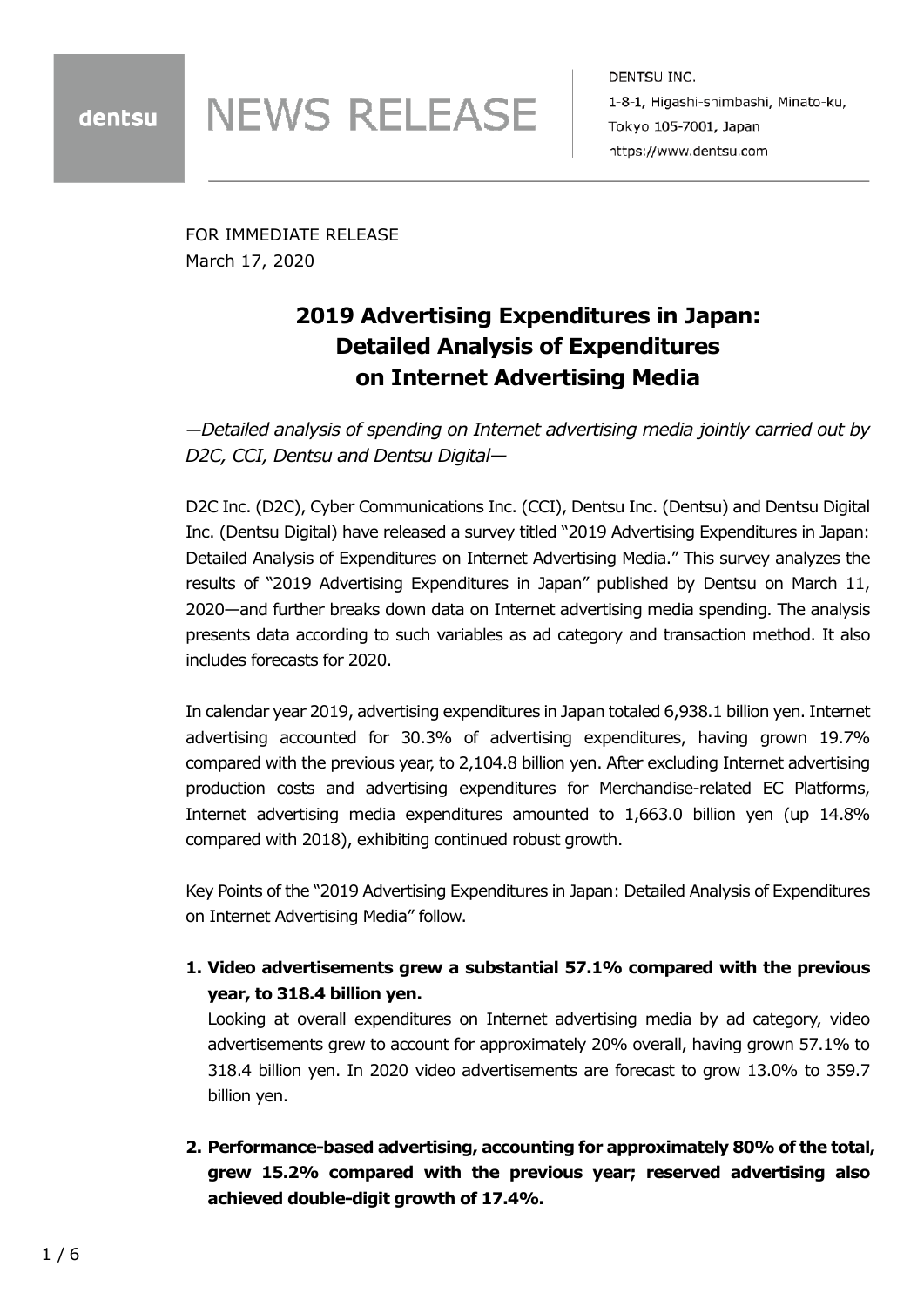Performance-based advertising, which is becoming the main method of transaction, accounted for 79.8% of the total. Reserved advertising was second, accounting for 13.9% of the total, with both methods of transaction achieving double-digit growth compared with the previous year.

**3. Social advertising amounted to 489.9 billion yen, accounting for 30% of overall expenditures on Internet advertising media.**

Social advertising placed on social media and video-sharing platforms maintained a high growth rate of 26% compared with the previous year, amounting to 489.9 billion yen and accounting for 29.5% of overall expenditures on Internet advertising media.

**4. In 2020, Internet advertising media expenditures overall are forecast to grow 11%, to 1,845.9 billion yen**

Despite slowing growth, Internet advertising media expenditures will continue to grow in 2020, with overall expenditures forecast to increase 11% compared with 2019, to 1,845.9 billion yen.

#### **Expenditures on Internet Advertising Media: Breakdown by Advertising Category**

—The two largest categories, paid search advertising (40.2%) and display advertising (33.3%), accounted for more than 70% of the total. Video advertising grew substantially compared with the previous year, accounting for approximately 20.0% of the total.—

In 2019, Internet advertising media expenditures in Japan amounted to 1,663.0 billion yen (according to "2019 Advertising Expenditures in Japan" published by Dentsu). Of the total, the two largest ad categories were paid search advertising (40.2%) and display advertising (33.3%), giving these two categories a combined share of more than 70%. Video advertising grew a substantial 57.1% compared with the previous year, amounting to 318.4 billion yen, accounting for 19.1% of the total. This was followed by affiliate advertising, with 6.3%, while other Internet advertising accounted for 1.0%. (Graph 1)

#### Definitions of advertising categories

| <b>Display advertising</b>        | Advertisements and tie-up ads in such formats as images and text,<br>which are displayed in the advertising space of a site or app.                                        |  |
|-----------------------------------|----------------------------------------------------------------------------------------------------------------------------------------------------------------------------|--|
| <b>Paid search advertising</b>    | Advertisements displayed on a search results page based on their<br>relevance to search keywords used in a search site.                                                    |  |
| Video advertising                 | Advertisements in video file format (video images/audio).                                                                                                                  |  |
| Affiliate advertising             | Advertisements whereby if a user views an Internet advertisement<br>and then performs some predetermined<br>action,<br>some<br>remuneration is given to the media or user. |  |
| <b>Other Internet advertising</b> | Advertisements in formats other than those mentioned above. For<br>example, email advertising and audio advertising.                                                       |  |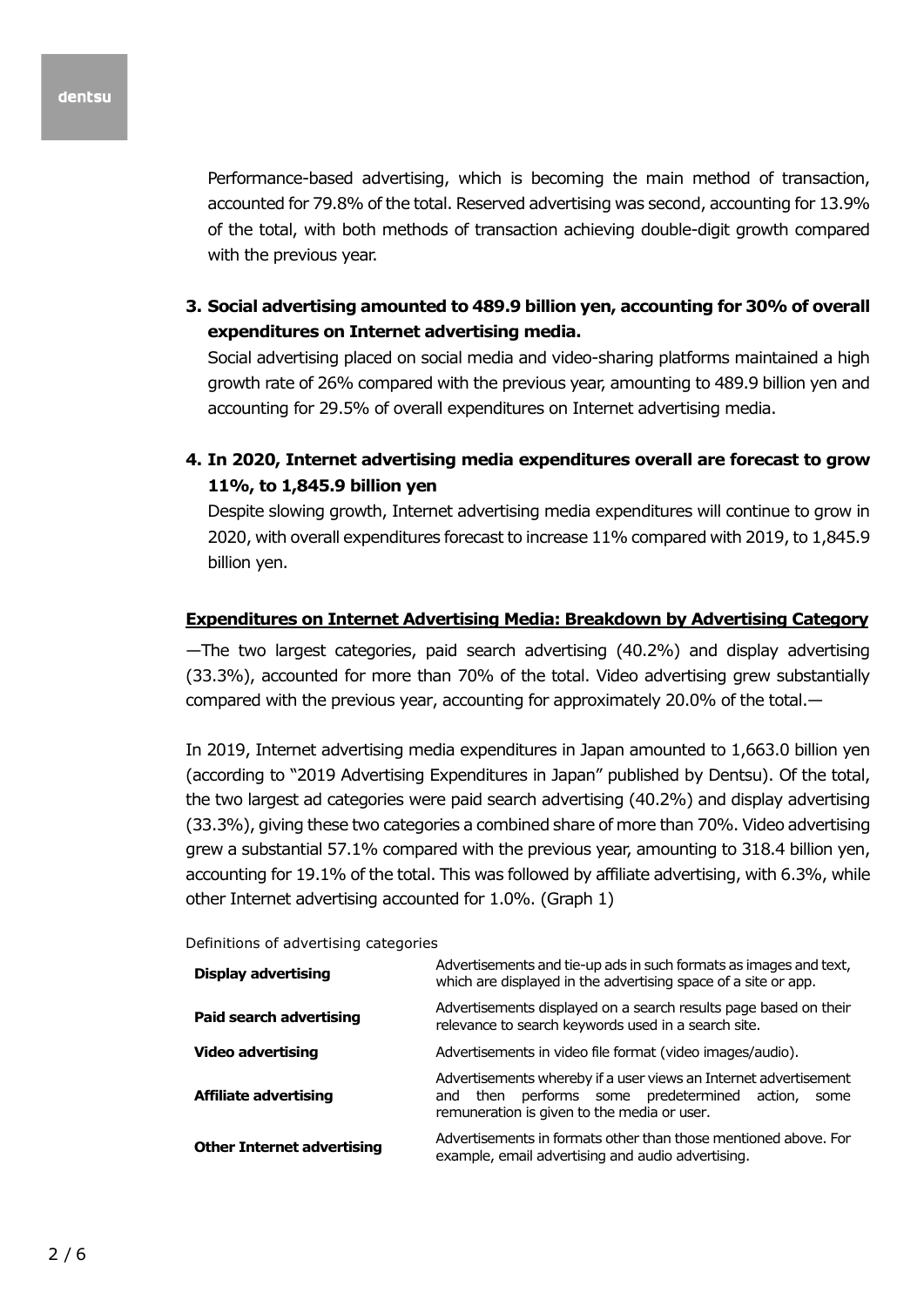

**Graph 1: Expenditures for Internet Advertising Media: Breakdown by Advertising Category**

Notes: Figures in parentheses are the percentage of overall Internet advertising media expenditures.

#### **Expenditures on Internet Advertising Media: Breakdown by Transaction Method**

—By transaction method, performance-based advertising accounted for 79.8%, reserved advertising for 13.9%, and affiliate advertising for 6.3%.—

Analyzed by transaction method used for Internet advertising media expenditures, performance-based advertising—the principal transaction method—amounted to 1,326.7 billion yen (79.8% of total Internet advertising media expenditures). This was followed by reserved advertising (13.9%) and affiliate advertising (6.3%). Performance-based advertising increased 15.2% and reserved advertising 17.4%, both achieving double-digit growth compared with the previous year. (Graph 2)

|  |  | Definitions of transaction methods |  |
|--|--|------------------------------------|--|
|--|--|------------------------------------|--|

| Performance-based advertising | Paid search advertising and advertising that is transacted via an<br>auction system through digital platforms or ad networks.                                                                                                                                                  |
|-------------------------------|--------------------------------------------------------------------------------------------------------------------------------------------------------------------------------------------------------------------------------------------------------------------------------|
| <b>Reserved advertising</b>   | Conventional and tie-up advertising that is sold via advertising<br>agencies or media representatives, or sold directly to the<br>advertiser, and advertising that is transacted though a digital<br>platform or ad network based using a non-auction method (fixed<br>price). |
| Affiliate advertising         | Advertisements whereby if a user views an Internet advertisement<br>and then performs some predetermined action, the media or user<br>is paid some remuneration.                                                                                                               |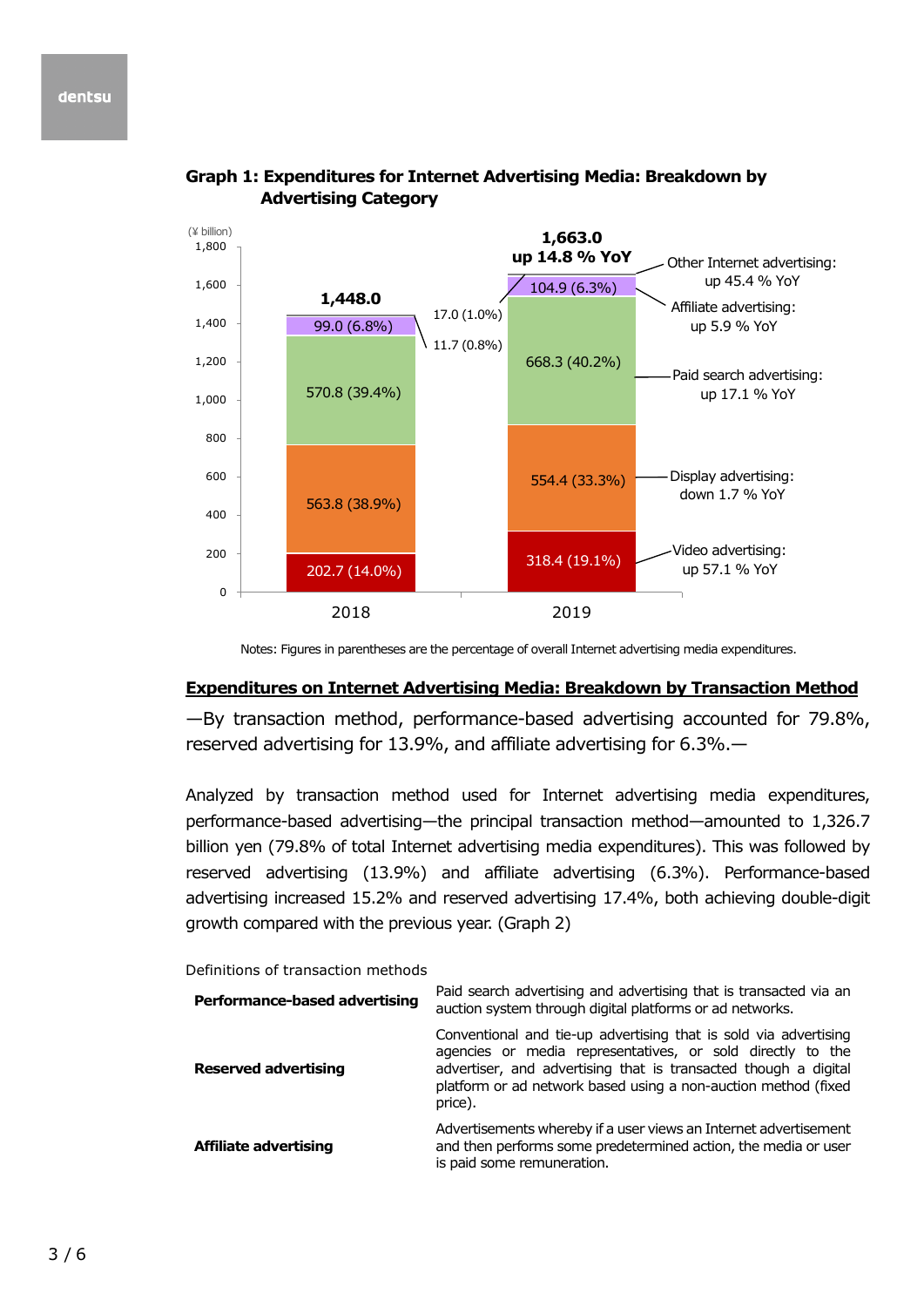#### dentsu



**Graph 2: Internet Advertising Media Expenditures by Transaction Method**

Notes: Figures in parentheses are the percentage of overall Internet advertising media expenditures.

# **Expenditures on Internet Advertising Media: Transaction Method and Advertising Category Cross Tabulation**

—Substantial growth in performance-based (up 45.1%) and reserved (up 129.4%) video advertising—

Cross-tabulating transaction method against advertising category, performance-based paid search advertising accounted for 40.2%, making it the largest sub-category, followed by performance-based display advertising, which accounted for 24.2%. In addition, display advertising declined slightly, while performance-based (up 45.1%) and reserved (up 129.4%) video advertising grew substantially. (Graph 3)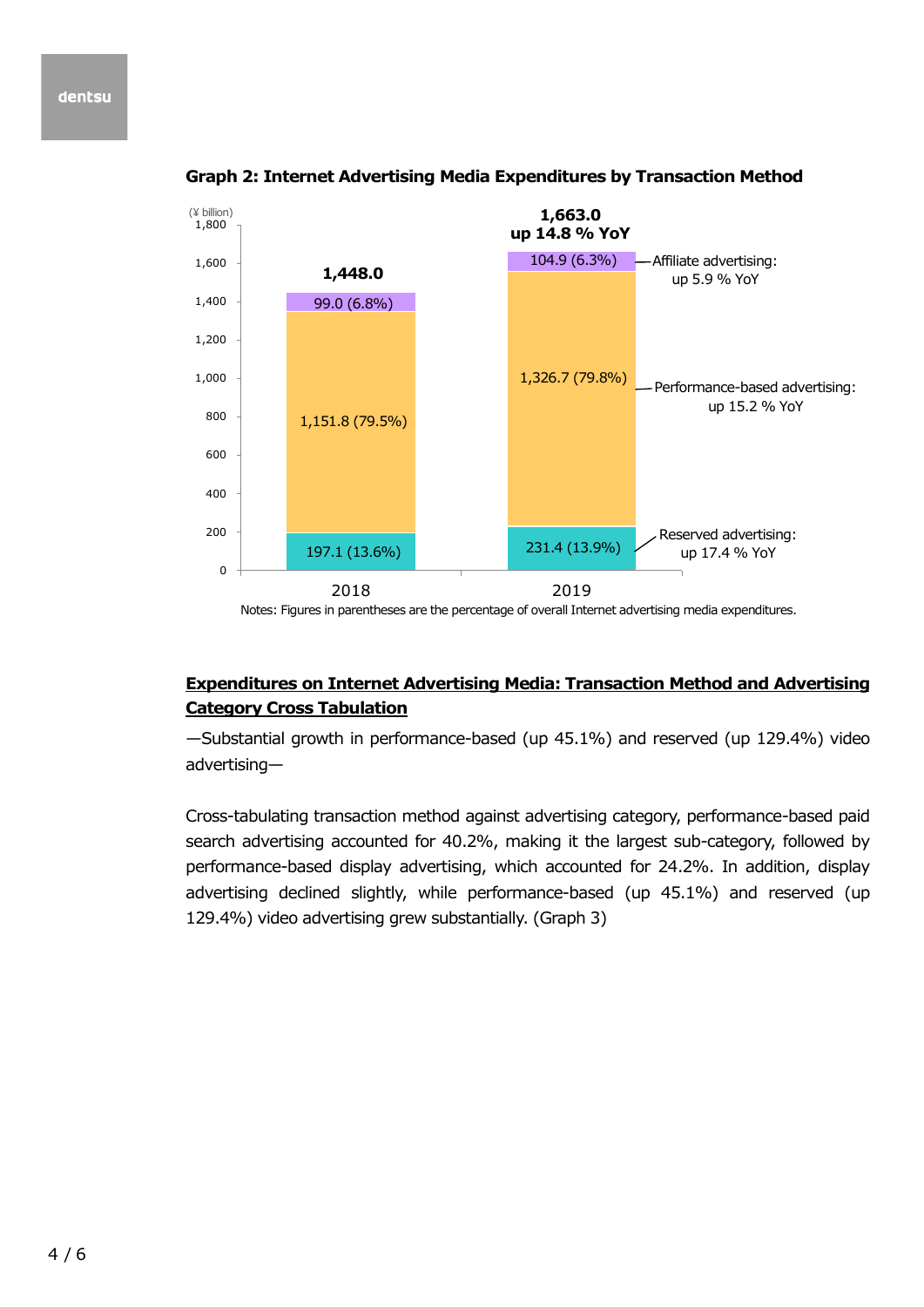

**Graph 3: Internet Advertising Media Expenditure Transaction Method and Advertising Category Cross Tabulation**

Notes: Figures in parentheses are the percentage of overall Internet advertising media expenditures.

# **Social Advertising Market**

—Social advertising expenditures amounted to 489.9 billion yen, accounting for 29.5% of overall Internet advertising media expenditures.—

Social advertising placed on social media services grew at a high rate of 26% compared with the previous year, amounting to 489.9 billion yen and accounting for 29.5% of overall Internet advertising media expenditures. (Graph 4)

Furthermore, when social media are placed in "SNS," "video sharing" and "others" categories, the "SNS" category accounts for the largest market at 228.0 billion yen, followed by "other" at 148.0 billion yen and "video sharing" at 113.9 billion yen. (Graph 5)

Definitions of social advertising

| ייים ומינושים של השפט השימות השפט המ |                                                                                                                                                                                                                                                                                                                                                                                                                                                                  |
|--------------------------------------|------------------------------------------------------------------------------------------------------------------------------------------------------------------------------------------------------------------------------------------------------------------------------------------------------------------------------------------------------------------------------------------------------------------------------------------------------------------|
| <b>Social Advertising</b>            | Advertising placed on social media <sup>*</sup> services.<br>* Media (platforms) providing services enabling users to share and exchange<br>information posted by users as content (source: "Fiscal 2019 Internet<br>Advertising Glossary of Basic Terms," Japan Interactive Advertising Association)<br>Examples of social media: SNS, blog services, mini (micro) blogs, video sharing<br>websites, social bookmarks, electronic bulletin board services, etc. |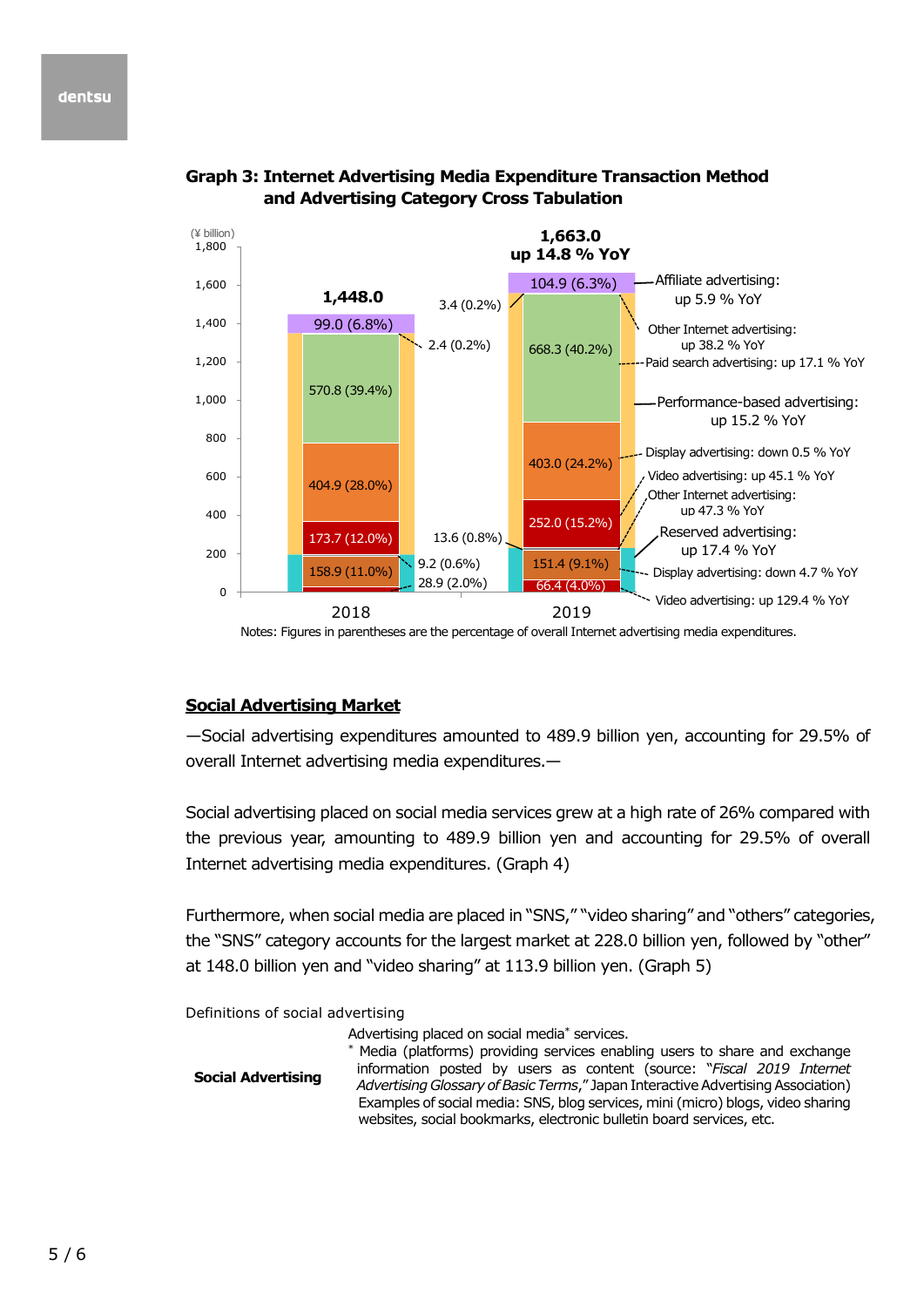#### dentsu



## **Graph 4: Social Advertising Expenditures**

Notes: Figures in parentheses are the percentage of overall Internet advertising media expenditures.



## **Graph 5: Social Advertising Expenditures by Ad Category**

Notes: Figures in parentheses are the percentage of overall social advertising expenditures.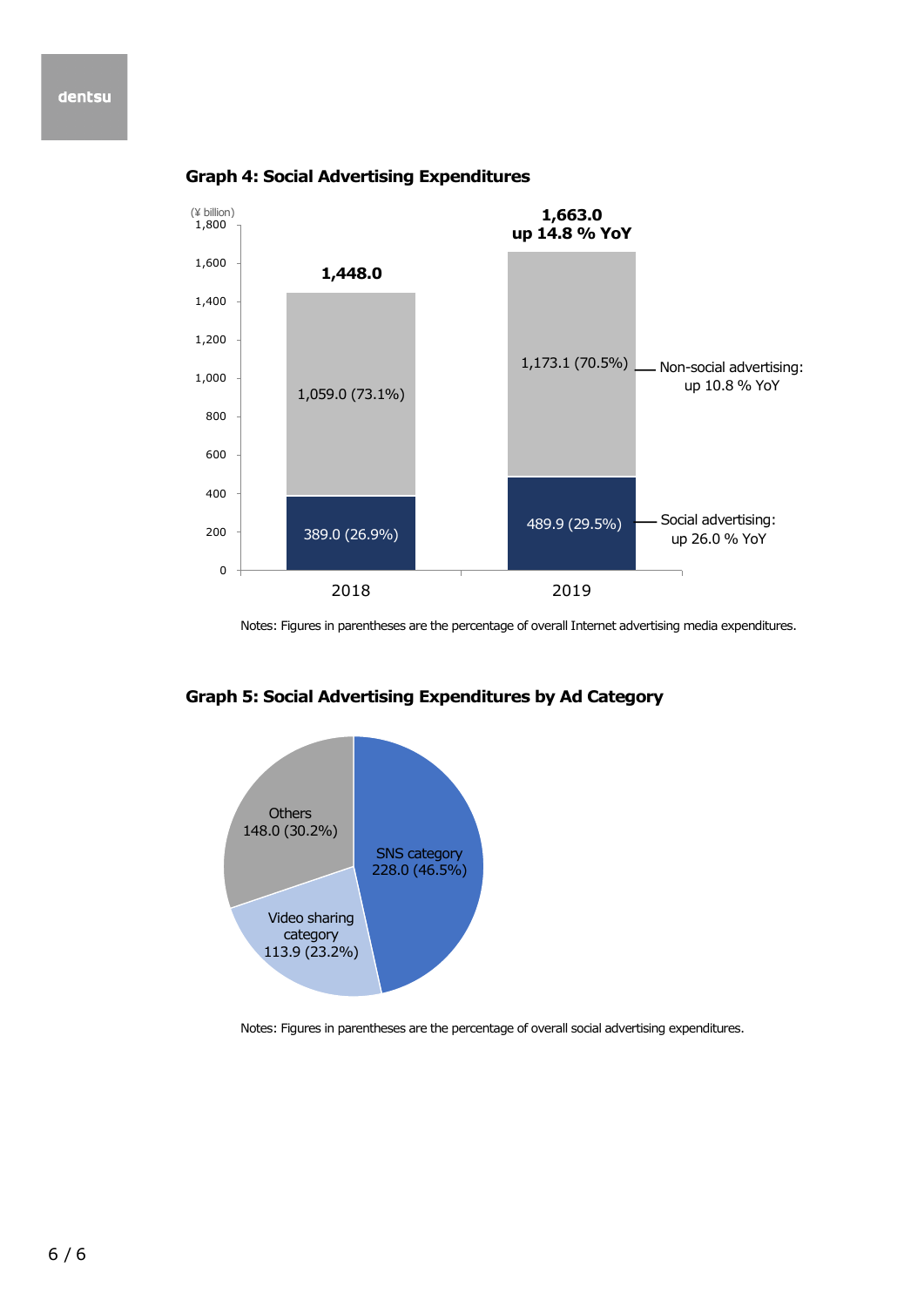## **Total Internet Advertising Media Expenditures (Forecast)**

—In 2020, total Internet advertising media expenditures in Japan are forecast to increase 11.0% compared with 2019, to 1,845.9 billion yen.—

In 2020, total Internet advertising media expenditures in Japan are forecast to increase 11.0% compared with 2019, to 1,845.9 billion yen, and although the growth rate is slightly lower than in recent years, growth is expected to continue. (Graph 6)



**Graph 6: Total Internet Advertising Media Expenditures (Forecast)**

Notes: In 2018, the survey of Internet advertising expenditures newly included estimates for digital advertising carried by companies in the four major traditional media.

## **Video Advertising Market (Forecast)**

—Video advertising in 2020 is forecast to grow to approximately 359.7 billion yen.—

Although the growth rate is slightly lower than in 2019, the market is expected to expand 13.0% to 359.7 billion yen. (Graph 7)